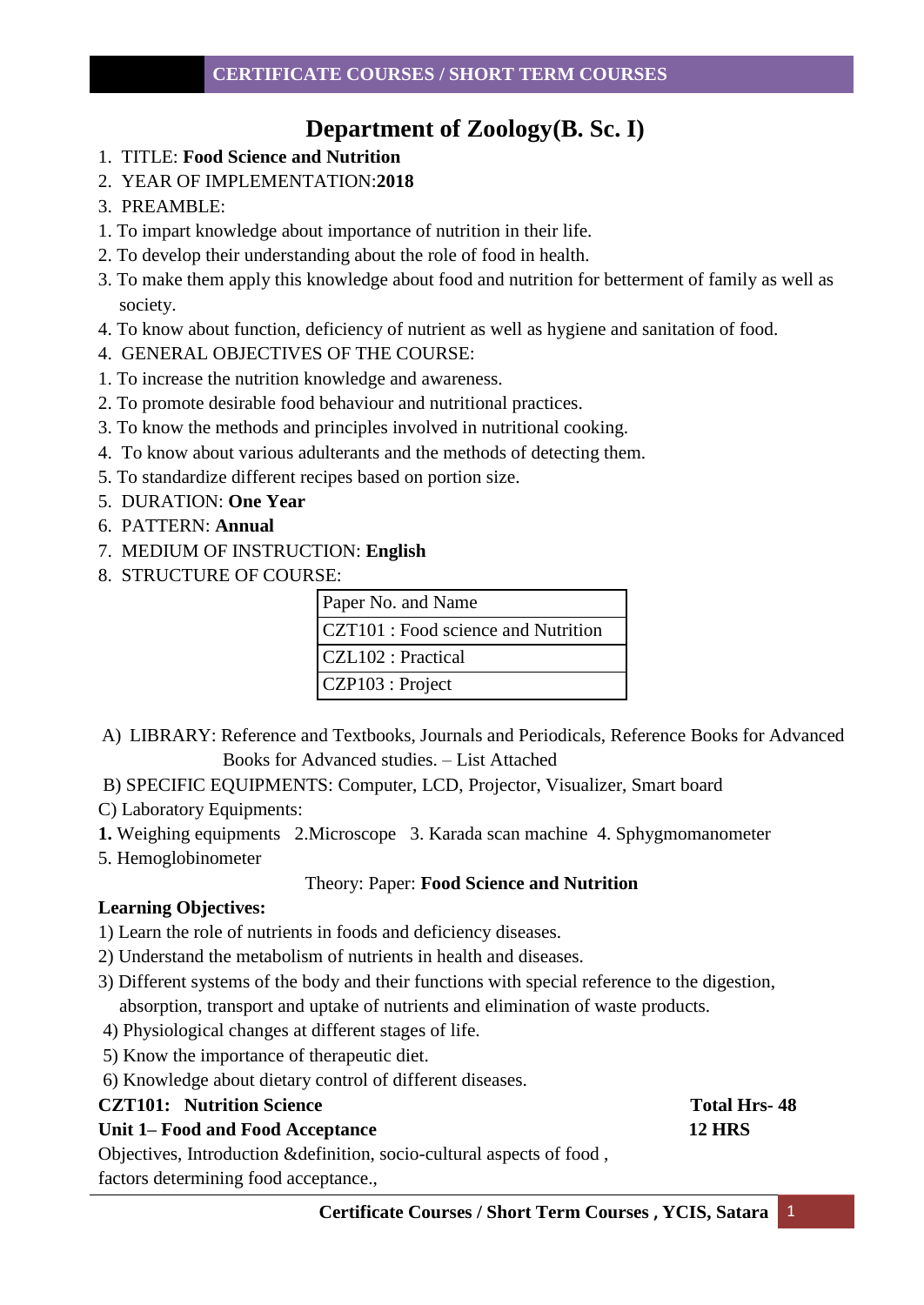Functions of food –

Introduction, physiological function, psychological function, social function.

### **Learning Outcomes**

- 1. Student will be able to understand various aspects of food.
- 2. Student will be able to define and learn different functions of food.

# **Unit 2- Macronutrients & their function – 12 Hrs**

Introduction ,Carbohydrates, Fats ,Protein ,water .

### **Micronutrients &their functions-**

Introduction, Vitamins (water soluble and fat soluble), Minerals and their deficiency.

### **Learning Outcomes**

1. Student will be able to know functions and deficiency of vitamins, carbohydrate, fats, etc.

2. Student will be able to know about minerals.

### **Unit 3 - Basic food groups 12 Hrs**

Objectives, Introduction, basic food groups –Energy giving, body building and protective food groups, choice of right food .

### **Meal patterns –**

Food commonly consumed in our country, our meal patterns-Veg-nonveg, Nutritional adequacy of our diets.

### **Learning Outcomes**

- 1. Student will be able to know about basic food groups.
- 2. Student will be able to know about meal pattern according to states.

# **Unit 4**- **Major deficiency diseases – 12**

# **Hrs**

Protein energy malnutrition (PEM), Anemia and Iodine deficiency disorders -nature, causes, treatment and prevention.

# **Learning Outcomes**

- 1. Student will be able to know about different deficiencies related to Protein, blood and iodine.
- 2. Student will be able to learn preventive measures to avoid deficiency.

# Practicals–CZL102: Total Hrs-96 hrs

- 1. Weights and measures
- 2. Finding calorific and nutritive values of food stuffs
- 3. Generating nutritive recipes with proper calorific value
- 4. Methods and medium of cooking Various methods of cooking (with examples of recipes)

Advantages/disadvantages of various methods, temperature and medium of cooking.

- 5. Food Guide and RDA
- 6. Introduction of food guide, its uses, RDA, Reference Man and Reference Woman. Standardization of recipes and principles involved in recipe preparation (one serving)
- 7. Identification food items
- 8. Study of criteria for selection of fresh food
- 9. Identification of food adulteration ,
- 10. Regional meal patterns
- 11. Food preparation and classifying recipes as good, moderate or poor,
- 12. sources of specific nutrients,